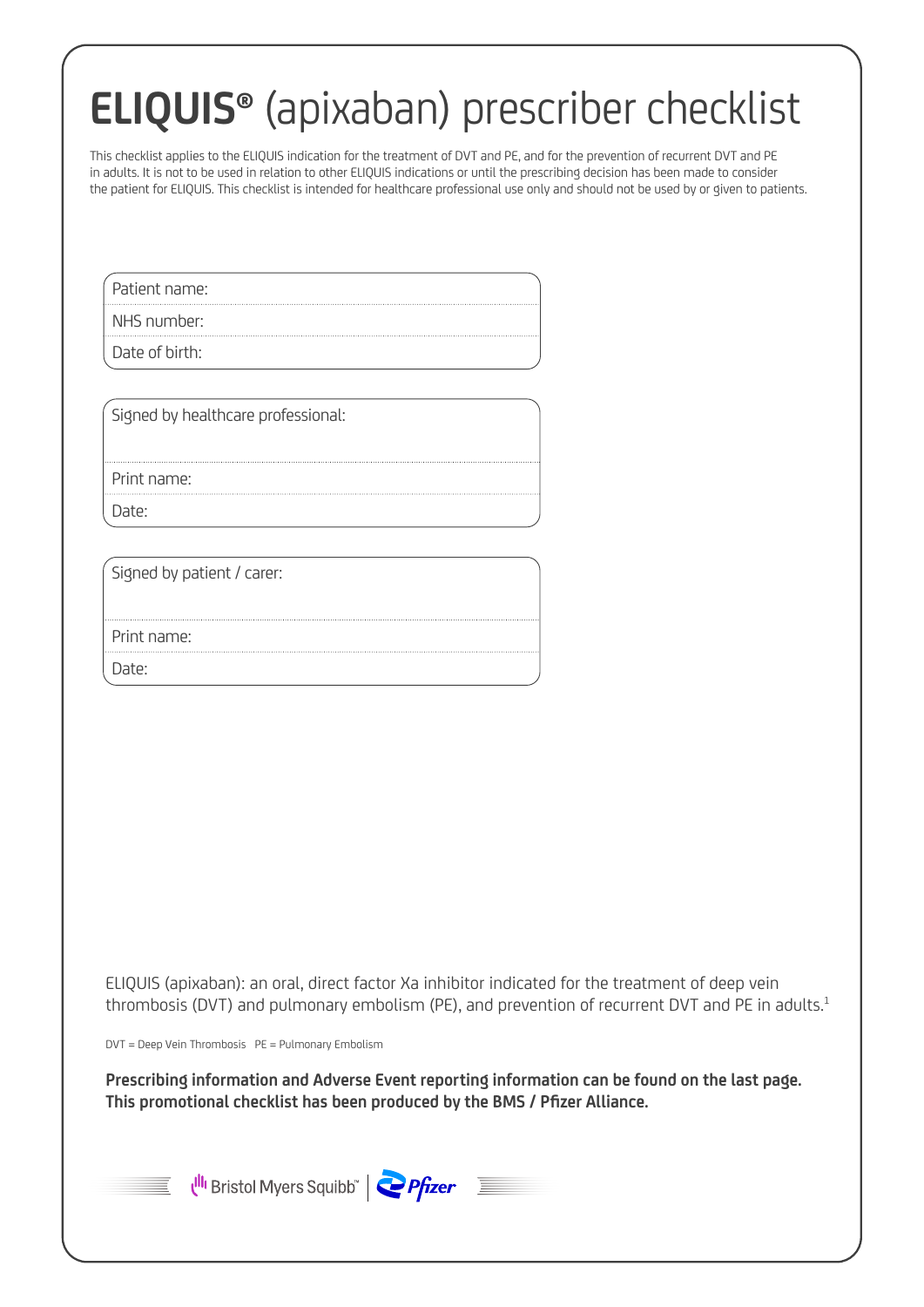## **ELIQUIS® prescriber checklist\***

The table below provides an example checklist that may be used to assess a patient's suitability prior to initiating treatment with ELIQUIS. Please note that this is a sample of potential assessment questions that could be used and is not an exhaustive list. Please refer to the SmPC before prescribing.<sup>1</sup>

This entire document is intended for healthcare professionals only and should not be given to patients.

| Have you reviewed the following in this patient?                                                                                                                                                                                                                                                                                                                                                                                                                                                                                                                                                                                                                                                        |                 |
|---------------------------------------------------------------------------------------------------------------------------------------------------------------------------------------------------------------------------------------------------------------------------------------------------------------------------------------------------------------------------------------------------------------------------------------------------------------------------------------------------------------------------------------------------------------------------------------------------------------------------------------------------------------------------------------------------------|-----------------|
| Diagnosis and risk assessment                                                                                                                                                                                                                                                                                                                                                                                                                                                                                                                                                                                                                                                                           | <b>Assessed</b> |
| Patient has VTE (DVT or PE) or has had a recurrent VTE                                                                                                                                                                                                                                                                                                                                                                                                                                                                                                                                                                                                                                                  |                 |
| Patient's risk factors for VTE (e.g. known thrombophilias, over 60 years old, obesity (BMI over 30 kg/m <sup>2</sup> ))                                                                                                                                                                                                                                                                                                                                                                                                                                                                                                                                                                                 |                 |
| Individual risk of bleeding                                                                                                                                                                                                                                                                                                                                                                                                                                                                                                                                                                                                                                                                             |                 |
| <b>Renal function</b>                                                                                                                                                                                                                                                                                                                                                                                                                                                                                                                                                                                                                                                                                   |                 |
| Prior to initiating ELIQUIS, renal function testing should be performed. ELIQUIS is NOT recommended in patients with CrCl <15 ml/min<br>or in patients undergoing dialysis. Use with caution in patients with CrCl 15-29 ml/min due to an increased risk of bleeding.                                                                                                                                                                                                                                                                                                                                                                                                                                   |                 |
| <b>Hepatic function</b>                                                                                                                                                                                                                                                                                                                                                                                                                                                                                                                                                                                                                                                                                 |                 |
| ELIQUIS is contraindicated in patients with hepatic disease associated with coagulopathy and clinically relevant bleeding risk.<br>ELIQUIS is NOT recommended in patients with severe hepatic impairment. It should be used with caution in patients with mild or<br>moderate hepatic impairment (Child Pugh A or B). Patients with elevated liver enzymes alanine aminotransferase (ALT) / aspartate<br>aminotransferase (AST) >2 x ULN or total bilirubin ≥ 1.5 x ULN were excluded in clinical trials. Therefore ELIQUIS should be used<br>with caution in this population. Prior to initiating ELIQUIS, liver function testing should be performed.                                                 |                 |
| Special warnings and precautions for use                                                                                                                                                                                                                                                                                                                                                                                                                                                                                                                                                                                                                                                                |                 |
| Any relevant "special warnings and precautions for use" see SmPC for further information                                                                                                                                                                                                                                                                                                                                                                                                                                                                                                                                                                                                                |                 |
| Please note ELIQUIS is NOT recommended in haemodynamically unstable PE patients or patients who require thrombolysis or<br>pulmonary embolectomy. Patients with active cancer can be at high risk of both venous thromboembolism and bleeding events.<br>When ELIQUIS is considered for DVT or PE treatment in cancer patients, a careful assessment of the benefits against the risks should<br>be made. ELIQUIS is NOT recommended in patients with prosthetic heart valves as safety and efficacy have not been studied.<br>ELIQUIS is NOT recommended in patients with a history of thrombosis who are diagnosed with antiphospholipid syndrome.<br>Refer to SmPC for full prescribing information. |                 |
| <b>Contraindications to ELIQUIS</b>                                                                                                                                                                                                                                                                                                                                                                                                                                                                                                                                                                                                                                                                     |                 |
| Concomitant treatment with any other anticoagulant agent except under specific circumstances of switching anticoagulant therapy<br>to or from ELIQUIS or when unfractionated heparin is given at doses necessary to maintain an open central venous or arterial catheter,<br>or when unfractionated heparin is given during catheter ablation for AF                                                                                                                                                                                                                                                                                                                                                    |                 |
| Hypersensitivity to the active substance or any of the excipients (ELIQUIS contains lactose - patients with rare hereditary problems of<br>galactose intolerance, total lactase deficiency, or glucose-galactose malabsorption should NOT take ELIQUIS)                                                                                                                                                                                                                                                                                                                                                                                                                                                 |                 |
| Active clinically significant bleeding                                                                                                                                                                                                                                                                                                                                                                                                                                                                                                                                                                                                                                                                  |                 |
| Hepatic disease associated with coagulopathy and clinically relevant bleeding risk                                                                                                                                                                                                                                                                                                                                                                                                                                                                                                                                                                                                                      |                 |
| Lesion or condition if considered a significant risk factor for major bleeding (see SmPC for list of examples)                                                                                                                                                                                                                                                                                                                                                                                                                                                                                                                                                                                          |                 |
| <b>Concomitant medications</b>                                                                                                                                                                                                                                                                                                                                                                                                                                                                                                                                                                                                                                                                          |                 |
| Use of strong inhibitors of both CYP3A4 and P-gp (ELIQUIS is NOT recommended)                                                                                                                                                                                                                                                                                                                                                                                                                                                                                                                                                                                                                           |                 |
| Use of strong inducers of both CYP3A4 and P-gp (for the treatment of VTE, ELIQUIS should NOT be used since efficacy may be<br>compromised. For the prevention of recurrent VTE, ELIOUIS should be used with caution).                                                                                                                                                                                                                                                                                                                                                                                                                                                                                   |                 |
| Use of other anticoagulants (See contraindications section above)                                                                                                                                                                                                                                                                                                                                                                                                                                                                                                                                                                                                                                       |                 |
| Use with caution with SSRIs / SNRIs, NSAIDs, aspirin, and / or P2Y <sub>12</sub> inhibitors due to increased risk of bleeding                                                                                                                                                                                                                                                                                                                                                                                                                                                                                                                                                                           |                 |
| Use of other platelet aggregation inhibitors (such as GPIIb / IIIa receptor antagonists, dipyridamole, dextran or sulfinpyrazone) or<br>thrombolytic agents increase the bleeding risk (ELIQUIS is <b>NOT</b> recommended)                                                                                                                                                                                                                                                                                                                                                                                                                                                                              |                 |
| <b>Pregnancy and breastfeeding</b>                                                                                                                                                                                                                                                                                                                                                                                                                                                                                                                                                                                                                                                                      |                 |
| Avoid use of ELIQUIS during pregnancy or when breastfeeding                                                                                                                                                                                                                                                                                                                                                                                                                                                                                                                                                                                                                                             |                 |
| Dose of ELIQUIS prescribed                                                                                                                                                                                                                                                                                                                                                                                                                                                                                                                                                                                                                                                                              |                 |
| The duration of overall therapy should be individualised after careful assessment of the treatment benefit against the<br>risk for bleeding<br><b>Treatment of VTE:</b> 10 mg BD for the first 7 days followed by 5 mg BD. As per available medical guidelines, short duration<br>of treatment (at least 3 months) should be based on transient risk factors (e.g., recent surgery, trauma, immobilisation) OR<br><b>Prevention of recurrent VTE:</b> 2.5 mg BD following completion of 6 months of anticoagulant treatment for DVT or PE                                                                                                                                                               | 0R              |

\* This checklist applies to the ELIQUIS indication for the treatment of DVT and PE, and for the prevention of recurrent DVT and PE in adults. It is not to be used in relation to other ELIQUIS indications.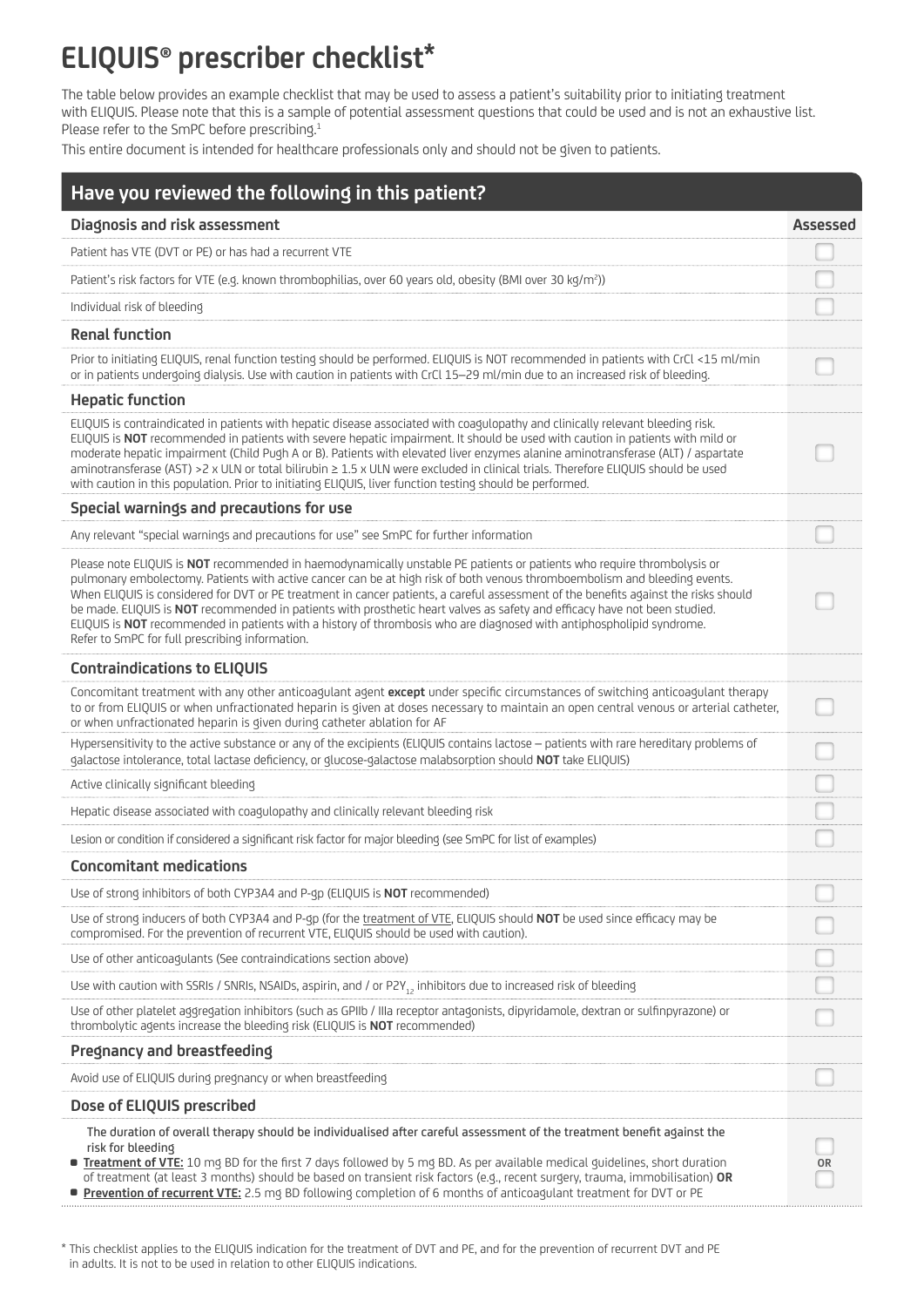# **Patient discussion checklist\***

The table below provides an example of a checklist that may be used to guide a discussion with patients starting ELIQUIS®. Please note that this is a sample of potential assessment questions that could be used and is not an exhaustive list. Please refer to the SmPC before prescribing.<sup>1</sup>

This entire document is intended for healthcare professionals only and should not be given to patients.

## **Have you discussed the following points with your patient?**

| <b>Diagnosis and VTE risk</b>                                                                                                     | Informing healthcare professionals                                                                                                                                                                                                                             |  |
|-----------------------------------------------------------------------------------------------------------------------------------|----------------------------------------------------------------------------------------------------------------------------------------------------------------------------------------------------------------------------------------------------------------|--|
| • Diagnosis of VTE                                                                                                                | As with all anticoagulants, patients should inform the                                                                                                                                                                                                         |  |
| • The patient's individual risk factors for VTE                                                                                   | following HCPs that they are taking ELIQUIS:                                                                                                                                                                                                                   |  |
| • The role of anticoagulants in the treatment and/or prevention<br>of recurrent VTE                                               | • Doctor/Nurse - inform before any additional medication<br>or surgery/procedure is required<br>• Dentist – needs to be informed because there is an increased                                                                                                 |  |
| Dose of ELIQUIS prescribed                                                                                                        | risk of bleeding if dental treatment is needed<br>• Pharmacist - so they can advise about medicines suitable<br>to take with anticoagulants                                                                                                                    |  |
| • Advise patient on the dose of ELIQUIS they have<br>been prescribed                                                              | All HCPs - ensure patient has a patient alert card and<br>emphasise the importance of carrying at all times and<br>producing when seeing a healthcare professional                                                                                             |  |
| <b>How to take ELIQUIS</b>                                                                                                        | Surgery and invasive procedures                                                                                                                                                                                                                                |  |
| ELIQUIS should be swallowed with water, with or without<br>food and taken twice a day as directed                                 | ■ Patient should inform surgeon that they are taking ELIQUIS<br>as it is recommended that ELIQUIS is discontinued before                                                                                                                                       |  |
| How long to take ELIQUIS for                                                                                                      | and during surgery (See SmPC for further information)                                                                                                                                                                                                          |  |
| • Continue until told by doctor to stop                                                                                           | Drug interactions                                                                                                                                                                                                                                              |  |
| • Discuss ways of remembering to take twice daily                                                                                 | • Check if the patient is taking any drugs other than those                                                                                                                                                                                                    |  |
| • Discuss the importance of treatment compliance                                                                                  | recorded in their notes, e.g. OTC preparations, herbal remedies,                                                                                                                                                                                               |  |
| Arrange appropriate follow-up appointments                                                                                        | other medicines                                                                                                                                                                                                                                                |  |
| • Ensure patient knows how to order repeat prescription                                                                           | • Advise patients to consult a pharmacist (or other healthcare<br>professional) before taking any other medication (including<br>OTC preparations, herbal remedies, other medicines)                                                                           |  |
| <b>When to take ELIQUIS</b>                                                                                                       | Side effects                                                                                                                                                                                                                                                   |  |
| At roughly the same times each day and 12 hours apart                                                                             | • Most relate to bruising and bleeding. Discuss signs and<br>symptoms of bleeding                                                                                                                                                                              |  |
| What to do if a dose is missed?                                                                                                   | • Discuss actions in case of minor and major bleeding episodes.<br>In case of bleeding event that does not stop on its own or is<br>serious, seek medical attention immediately                                                                                |  |
| If a dose is missed, take ELIQUIS immediately and then<br>continue with twice-daily intake as before                              | • Advise patient to read the patient information leaflet found<br>inside their ELIQUIS medicine pack and inform their doctor, nurse<br>or pharmacist about any side effects they experience, even if<br>they are not listed in the patient information leaflet |  |
| What to do if an extra dose is taken accidentally?                                                                                | <b>ELIQUIS patient support</b>                                                                                                                                                                                                                                 |  |
| • Contact pharmacist, doctor or nurse straight away                                                                               | • Provide patients with ELIQUIS patient information and advise                                                                                                                                                                                                 |  |
| <b>Anticoagulation monitoring</b>                                                                                                 | to also read the Patient Information Leaflet contained within<br>their pack of ELIQUIS and complete the patient alert card                                                                                                                                     |  |
| • Advise patients who are accustomed to INR monitoring<br>with warfarin, that no INR monitoring is required                       | <b>ELIQUIS patient alert card</b>                                                                                                                                                                                                                              |  |
| with ELIQUIS                                                                                                                      | • Emphasise the importance of carrying this at all times and<br>producing when seeing a healthcare professional                                                                                                                                                |  |
| <b>Food interactions</b>                                                                                                          | <b>Contact numbers</b>                                                                                                                                                                                                                                         |  |
| Advise patients that ELIQUIS should be swallowed with water,<br>with or without food, and there are no known<br>food interactions | • Check that the patient has the appropriate contact numbers<br>to contact the relevant healthcare professional(s) should they<br>have any questions/concerns                                                                                                  |  |

BD = Twice Daily CrCl = Creatinine Clearance DVT = Deep Vein Thrombosis INR = International Normalised Ratio NSAIDs = Non Steroidal Anti-Inflammatory Drugs OTC = Over The Counter PE = Pulmonary Embolism P-gp = P-glycoprotein SmPC = Summary of Product Characteristics SNRI = Serotonin Norepinephrine Reuptake Inhibitor SSRI = Selective Serotonin Reuptake Inhibitor ULN = Upper Limit of Normal VTE = Venous Thromboembolic Events

\* This checklist applies to the ELIQUIS indication for the treatment of DVT and PE, and for the prevention of recurrent DVT and PE in adults. It is not to be used in relation to other ELIQUIS indications.

#### **References:**

**1.** ELIQUIS® (apixaban) Summary of Product Characteristics. Available at http://www.medicines.org.uk.